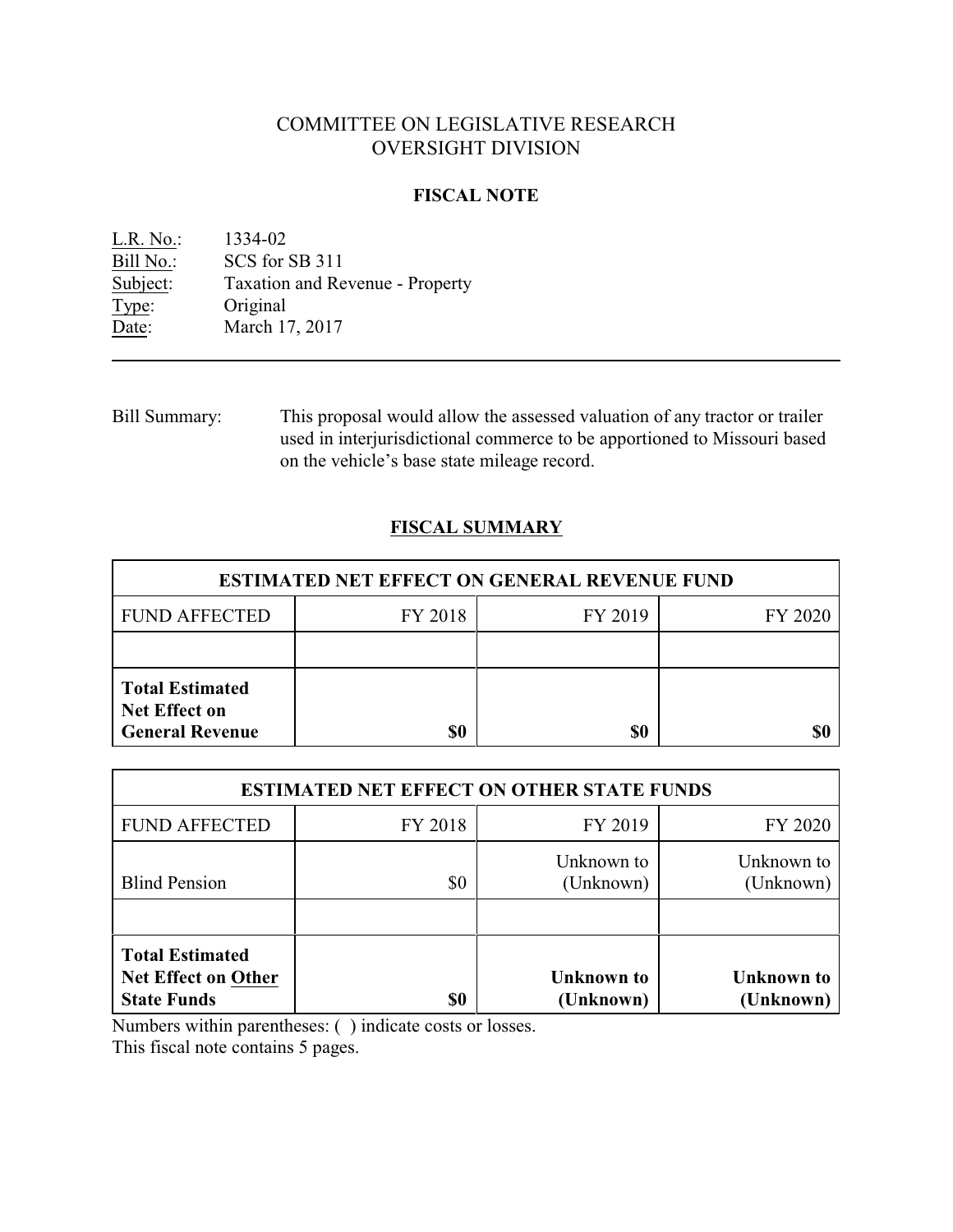L.R. No. 1334-02 Bill No. SCS for SB 311 Page 2 of 5 March 17, 2017

| <b>ESTIMATED NET EFFECT ON FEDERAL FUNDS</b> |         |         |         |  |
|----------------------------------------------|---------|---------|---------|--|
| <b>FUND AFFECTED</b>                         | FY 2018 | FY 2019 | FY 2020 |  |
|                                              |         |         |         |  |
|                                              |         |         |         |  |
| <b>Total Estimated</b><br>Net Effect on All  |         |         |         |  |
| <b>Federal Funds</b>                         | \$0     | \$0     |         |  |

| <b>ESTIMATED NET EFFECT ON FULL TIME EQUIVALENT (FTE)</b>    |         |         |         |  |
|--------------------------------------------------------------|---------|---------|---------|--|
| <b>FUND AFFECTED</b>                                         | FY 2018 | FY 2019 | FY 2020 |  |
|                                                              |         |         |         |  |
|                                                              |         |         |         |  |
| <b>Total Estimated</b><br><b>Net Effect on</b><br><b>FTE</b> |         |         |         |  |

 $\Box$  Estimated Net Effect (expenditures or reduced revenues) expected to exceed \$100,000 in any of the three fiscal years after implementation of the act.

| <b>ESTIMATED NET EFFECT ON LOCAL FUNDS</b> |         |                         |                         |  |
|--------------------------------------------|---------|-------------------------|-------------------------|--|
| <b>FUND AFFECTED</b>                       | FY 2018 | FY 2019                 | FY 2020                 |  |
| <b>Local Government</b>                    | \$0     | Unknown to<br>(Unknown) | Unknown to<br>(Unknown) |  |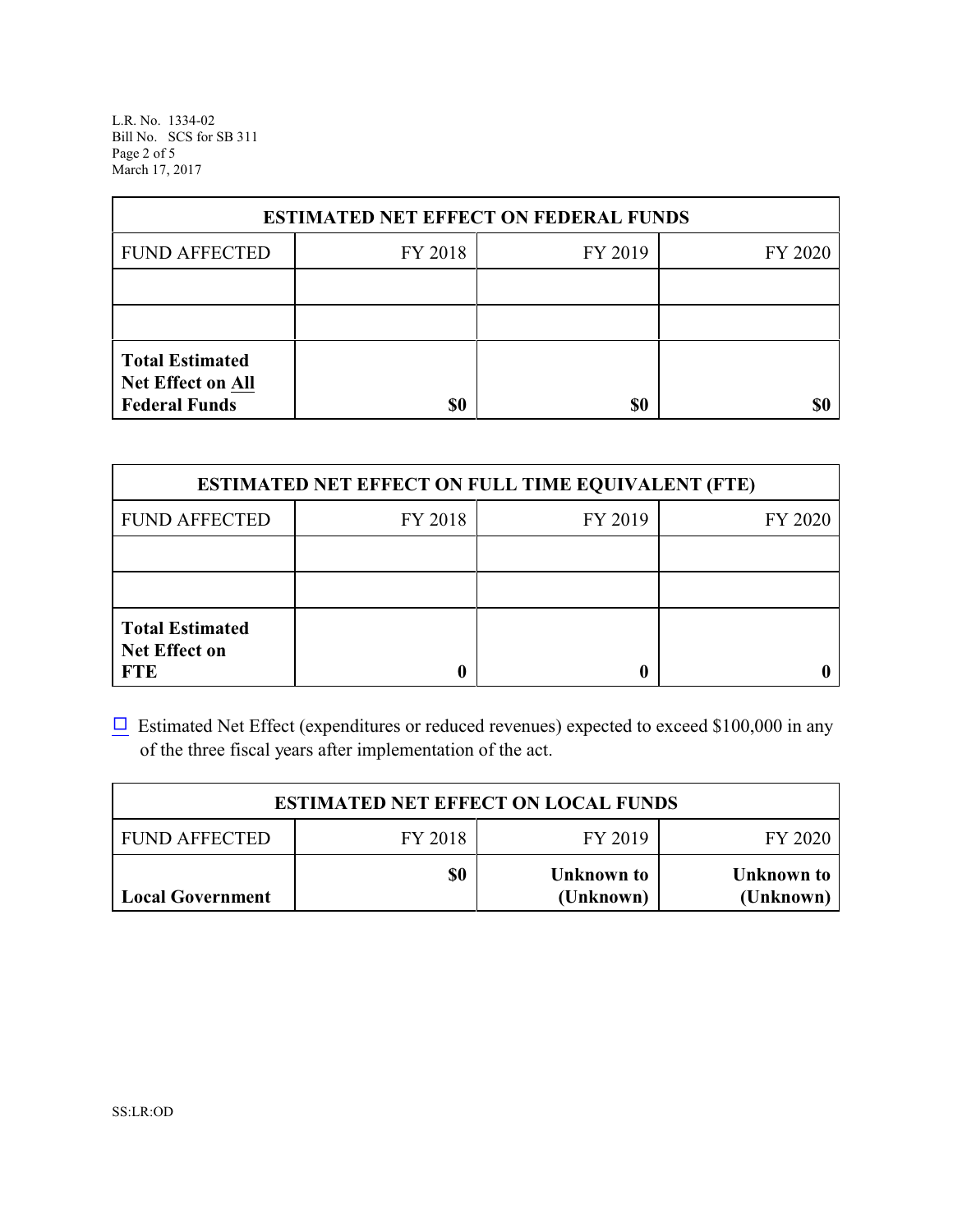L.R. No. 1334-02 Bill No. SCS for SB 311 Page 3 of 5 March 17, 2017

## **FISCAL ANALYSIS**

## ASSUMPTION

Officials from the **Office of Administration - Division of Budget and Planning (B&P)** stated this proposal would attempt to clarify to the counties how interjurisdictional commerce tractor/trailers should be assessed. If this proposal results in additional property taxes, the amount going to the Blind Pension Fund could increase, thus increasing Total State Revenues and possibly impacting the revenue limit calculation required by the state constitution. If the proposal results in lower property taxes, the amount going to the Blind Pension Fund and ultimately Total State Revenues could be reduced thus impacting the constitutional revenue limit calculation. B&P officials deferred to the Department of Transportation for any more specific fiscal impact information.

Officials from the **State Tax Commission (TAX)** assume this proposal would have no fiscal impact on their organization. TAX officials advised us that under the current assessment process, trucking enterprises are taxed upon their most used base as defined in Section 137.095.2, RSMo. and the allocation to be taxed in Missouri is determined using a ratio of Missouri miles to total miles.

Officials from the **Department of Transportation** assume this proposal would have no fiscal impact to their organization.

Officials from the **Forsyth R-III Schools** and the **Kirksville School District** assumed a previous version of this proposal would have a positive fiscal impact on their organizations.

Officials from the **West Plains School District** stated they were not able to estimate the impact of a previous version of this proposal on their organization.

Officials from the **Office of the Secretary of State**, the **Joint Committee on Administrative Rules**, the **Department of Economic Development**, the **Department of Revenue**, the **City of Kansas City**, the **Jackson County Election Board**, the **Plate County Board of Elections**, and the **St. Louis County Directors of Elections** assume this proposal would have no fiscal impact on their organizations.

Officials from **Callaway County** assume this proposal could have an unknown fiscal impact on their organization.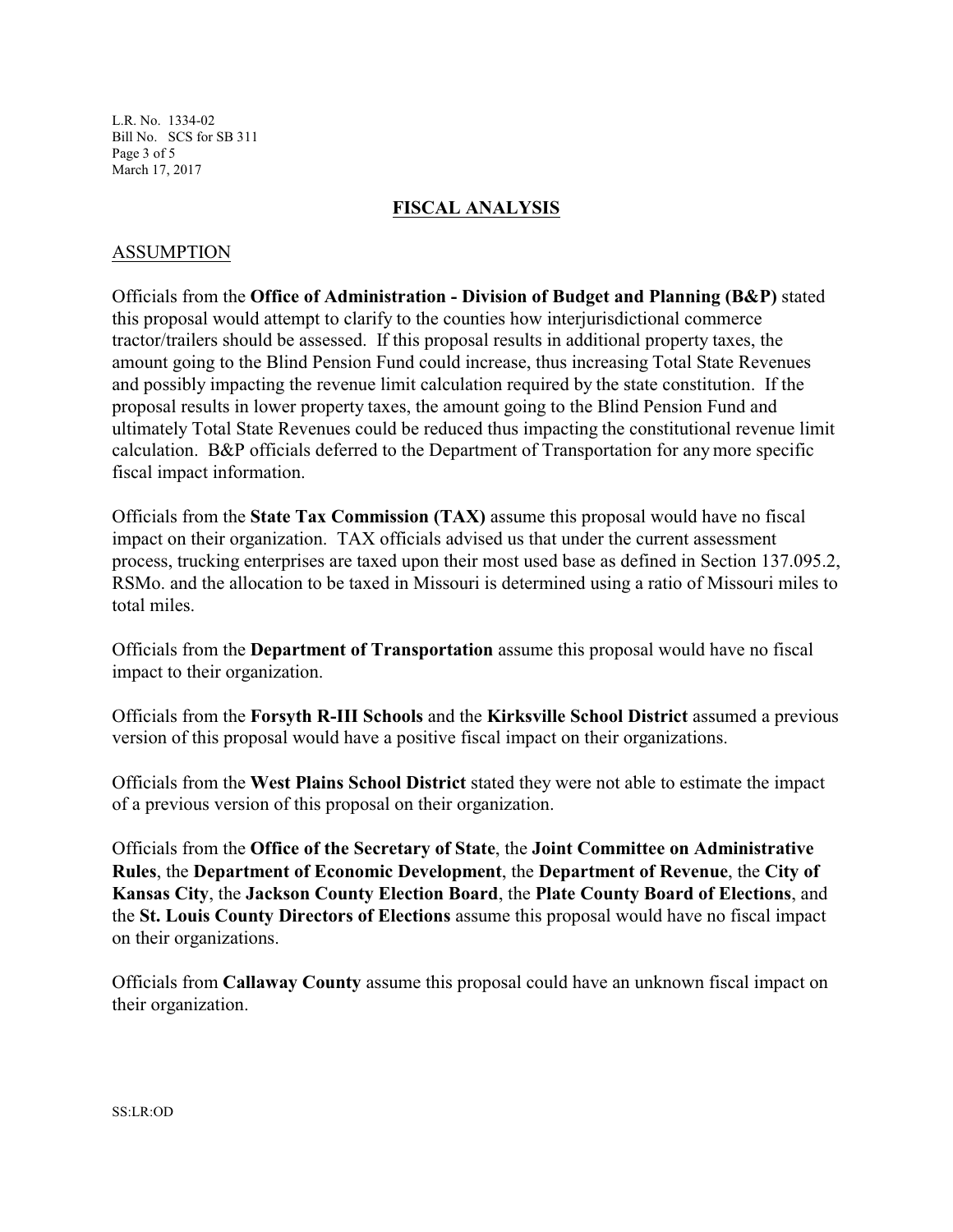L.R. No. 1334-02 Bill No. SCS for SB 311 Page 4 of 5 March 17, 2017

#### ASSUMPTION (continued)

**Oversight** has no way to determine whether this proposal would increase or reduce assessed valuations and property tax revenues and will indicate a fiscal impact from unknown positive to unknown negative in this fiscal note, for local governments and the Blind Pension Fund. Oversight notes this proposal would be effective beginning with 2018 assessments, which would affect 2018 property taxes paid in December 2018 (FY 2019).

| <b>ESTIMATED NET EFFECT ON</b><br><b>LOCAL GOVERNMENTS</b>                                      | <u>\$0</u>                    | <b>Unknown</b> to<br>(Unknown) | <b>Unknown</b> to<br>(Unknown) |
|-------------------------------------------------------------------------------------------------|-------------------------------|--------------------------------|--------------------------------|
| Additional revenue/Revenue reduction<br>Change in assessment method for<br>trucking enterprises | \$0                           | Unknown to<br>(Unknown)        | Unknown to<br>(Unknown)        |
| FISCAL IMPACT - Local Government<br><b>LOCAL GOVERNMENTS</b>                                    | FY 2018<br>$(10 \text{ Mo.})$ | FY 2019                        | FY 2020                        |
| <b>ESTIMATED NET EFFECT ON</b><br><b>BLIND PENSION FUND</b>                                     | <u>\$0</u>                    | <b>Unknown</b> to<br>(Unknown) | <b>Unknown</b> to<br>(Unknown) |
| Additional revenue/Revenue reduction<br>Change in assessment method for<br>trucking enterprises | \$0                           | Unknown to<br>(Unknown)        | Unknown to<br>(Unknown)        |
| <b>BLIND PENSION FUND</b>                                                                       |                               |                                |                                |
| FISCAL IMPACT - State Government                                                                | FY 2018<br>$(10 \text{ Mo.})$ | FY 2019                        | FY 2020                        |

#### FISCAL IMPACT - Small Business

This proposal could have a direct fiscal impact to small businesses which own or operate qualified equipment.